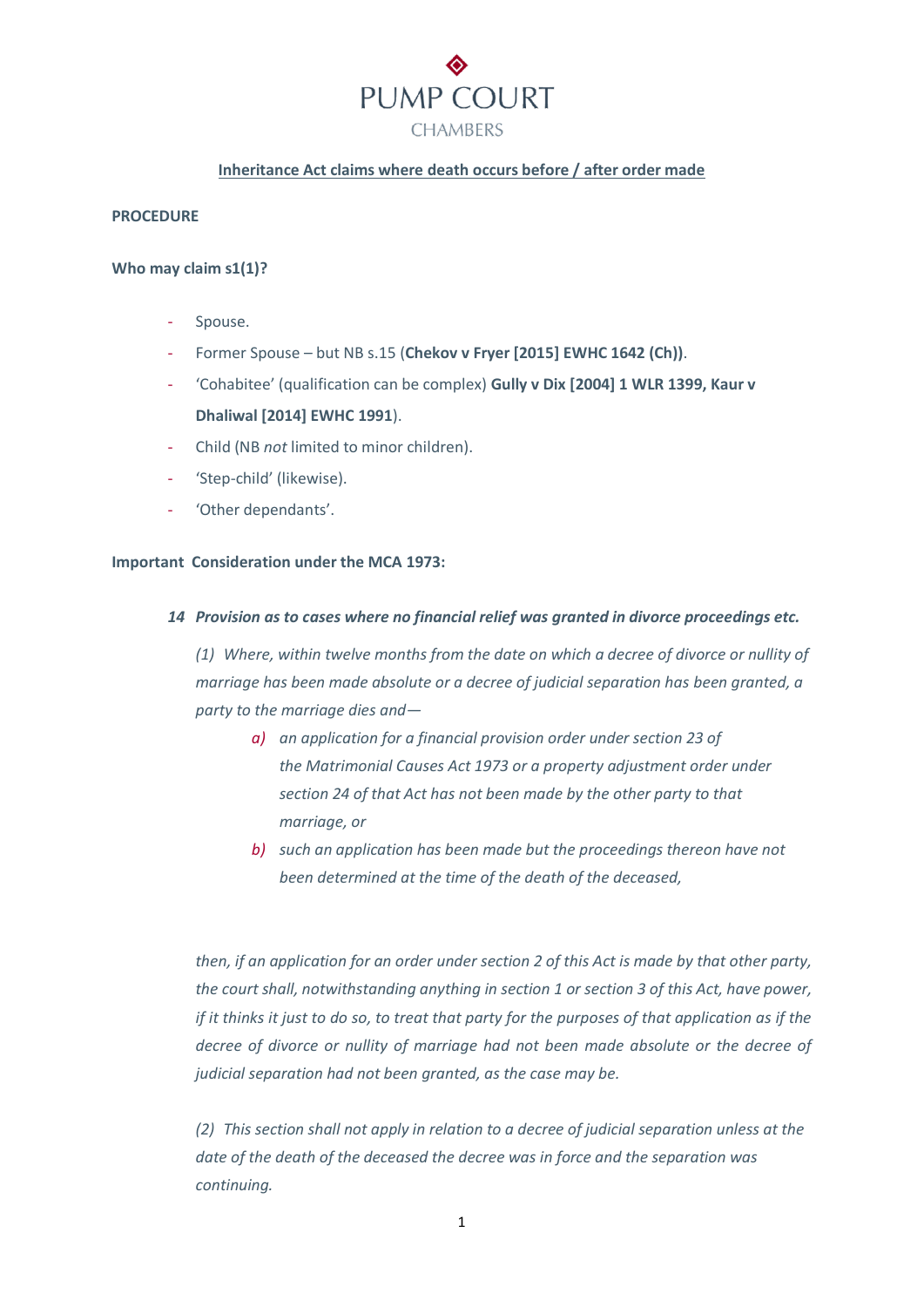

#### **Is a s.15 order always fatal?**

Chekov v Fryer [2015] EWHC 1642 (Ch).

*…any person (not being a person included in paragraph (a) or (b) above) to whom subsection (1A) applies...*

S 1(1)(ba) is

…*a former spouse or former civil partner of the deceased, but not one who has formed a subsequent marriage or civil partnership*

# **What is the burden on the Claimant (s1(1))?**

*…that person may apply to the court for an order under section 2 of this Act on the ground that the disposition of the deceased's estate effected by his will or the law relating to intestacy, or the combination of his will and that law, is not such as to make reasonable financial provision for the applicant.* 

# **What is 'reasonable financial provision' (s1(2))?**

#### Spouse or Civil Partner (s1(2)(a)):

…*such financial provision as it would be reasonable in all the circumstances of the case for a husband or wife to receive, whether or not that provision is required for his or her maintenance.*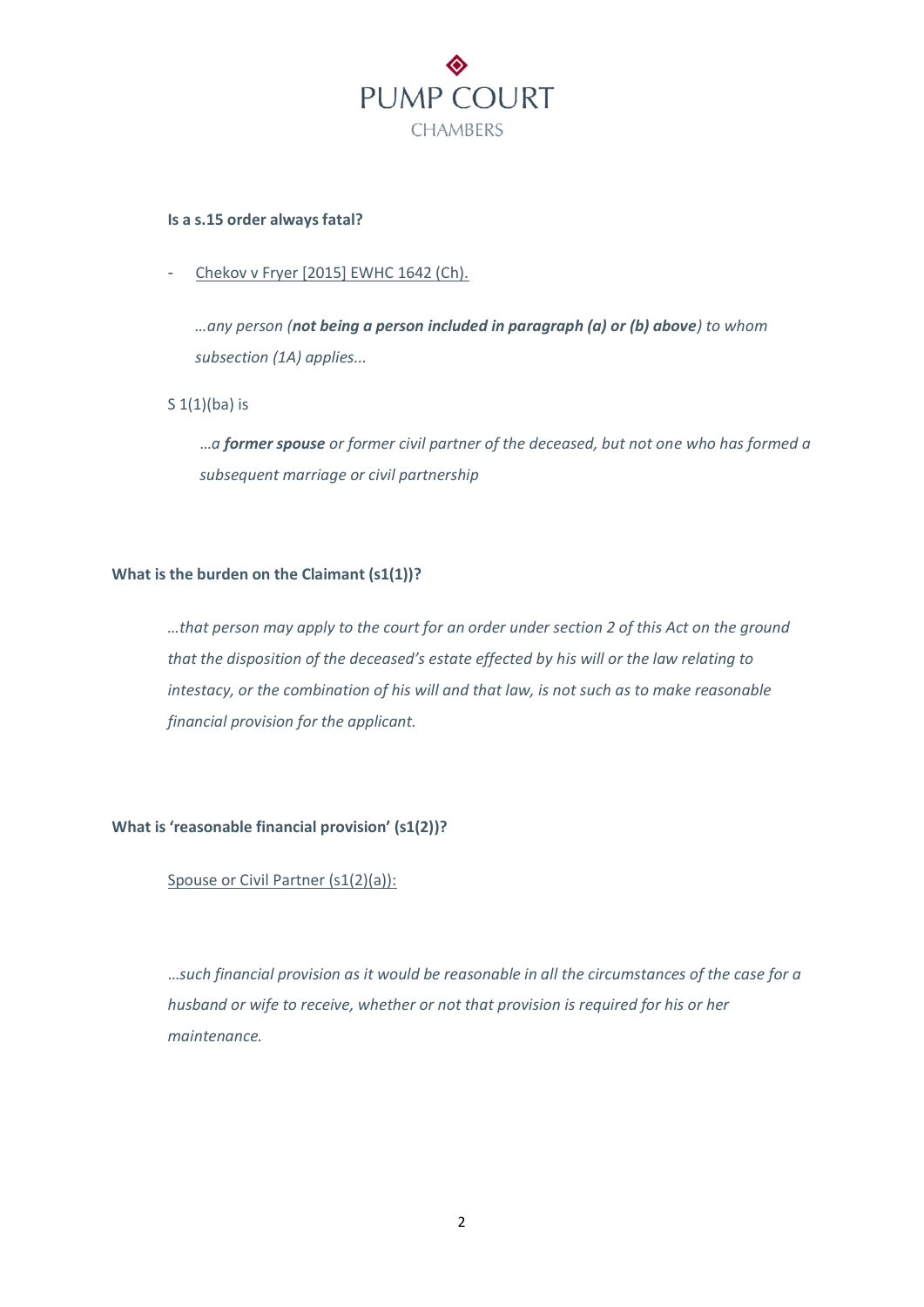

# All Other Claimants (s1(2)(b) (subject to s.14))

*…such financial provision as it would be reasonable in all the circumstances of the case for the applicant to receive for his maintenance.*

#### **Section 3 - the general considerations.**

- *(a) the financial resources and financial needs which the applicant has or is likely to have in the foreseeable future;*
- *(b) the financial resources and financial needs which any other applicant for an order under section 2 of this Act has or is likely to have in the foreseeable future;* NB the interplay of multiple applications. The powers under s2(4).
- *(c) the financial resources and financial needs which any beneficiary of the estate of the deceased has or is likely to have in the foreseeable future;*
- *(d) any obligations and responsibilities which the deceased had towards any applicant for an order under the said section 2 or towards any beneficiary of the estate of the deceased;*

Widows and Minor children obviously important but also cohabitees placed in a position of dependency see e.g. **Negus v Bahouse [2007] EWHC 2628**.

- *(e) the size and nature of the net estate of the deceased;* Matrimonial and Quasi-matrimonial homes.
- *(f) any physical or mental disability of any applicant for an order under the said section 2 or any beneficiary of the estate of the deceased;*
- *(g) any other matter, including the conduct of the applicant or any other person, which in the circumstances of the case the court may consider relevant.*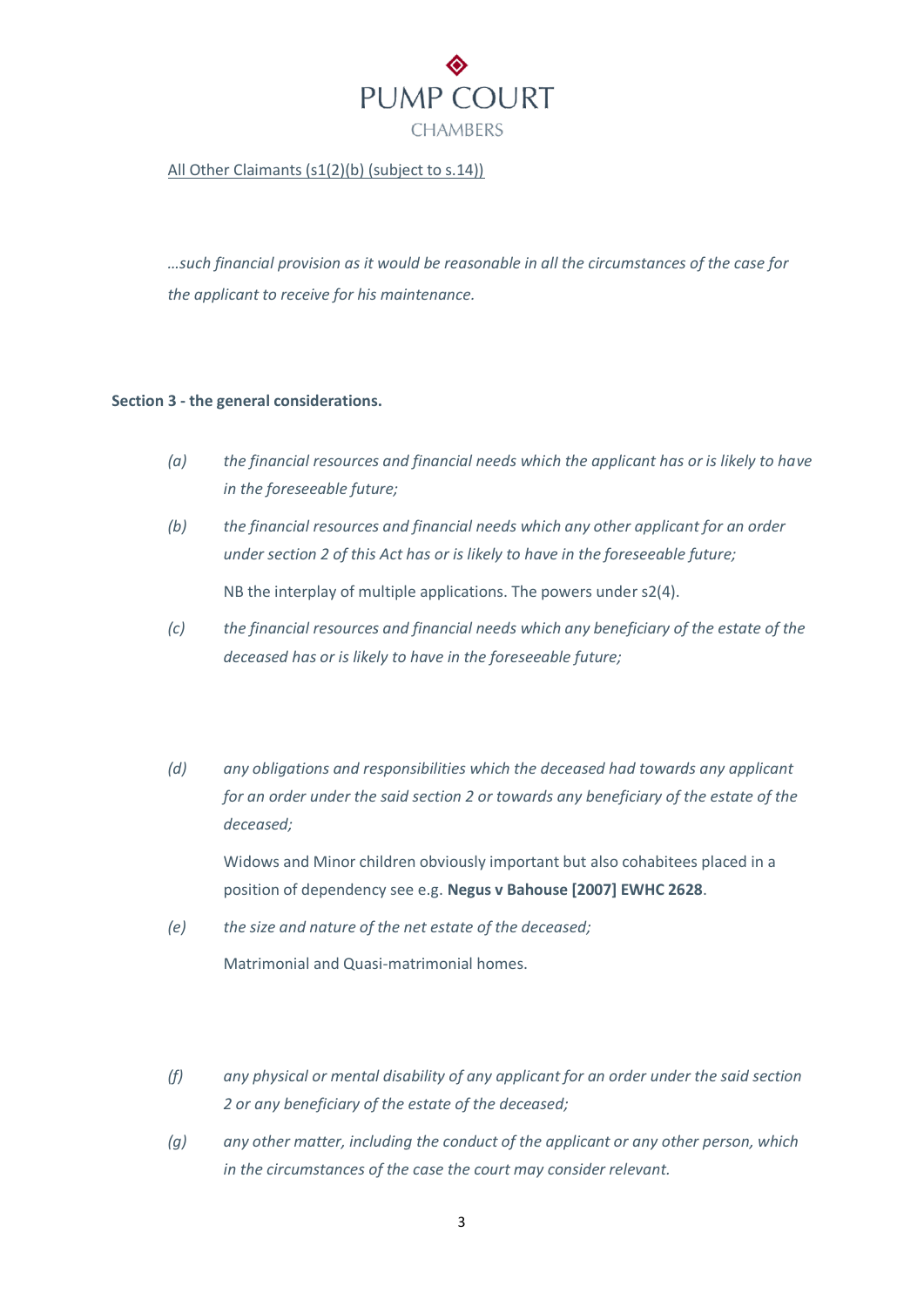

Conduct is a high bar but powerful in the right case (which is easy to remember being **Wright v Waters [2014] EWHC 3614**).

#### **What are the specific considerations?**

# Spouse (s3(2)):

- *(a) the age of the applicant and the duration of the marriage or civil partnership;*
- *(b) the contribution made by the applicant to the welfare of the family of the deceased, including any contribution made by looking after the home or caring for the family.*

AND…

"The Divorce Hypothesis"

# Cohabitee (s3(2A)):

- *(a) the age of the applicant and the length of the period during which the applicant lived as the husband or wife or civil partner of the deceased and in the same household as the deceased;*
- *(b) the contribution made by the applicant to the welfare of the family of the deceased, including any contribution made by looking after the home or caring for the family.*

# Child (s3(3)):

*…the manner in which the applicant was being or in which he might expect to be educated or trained…*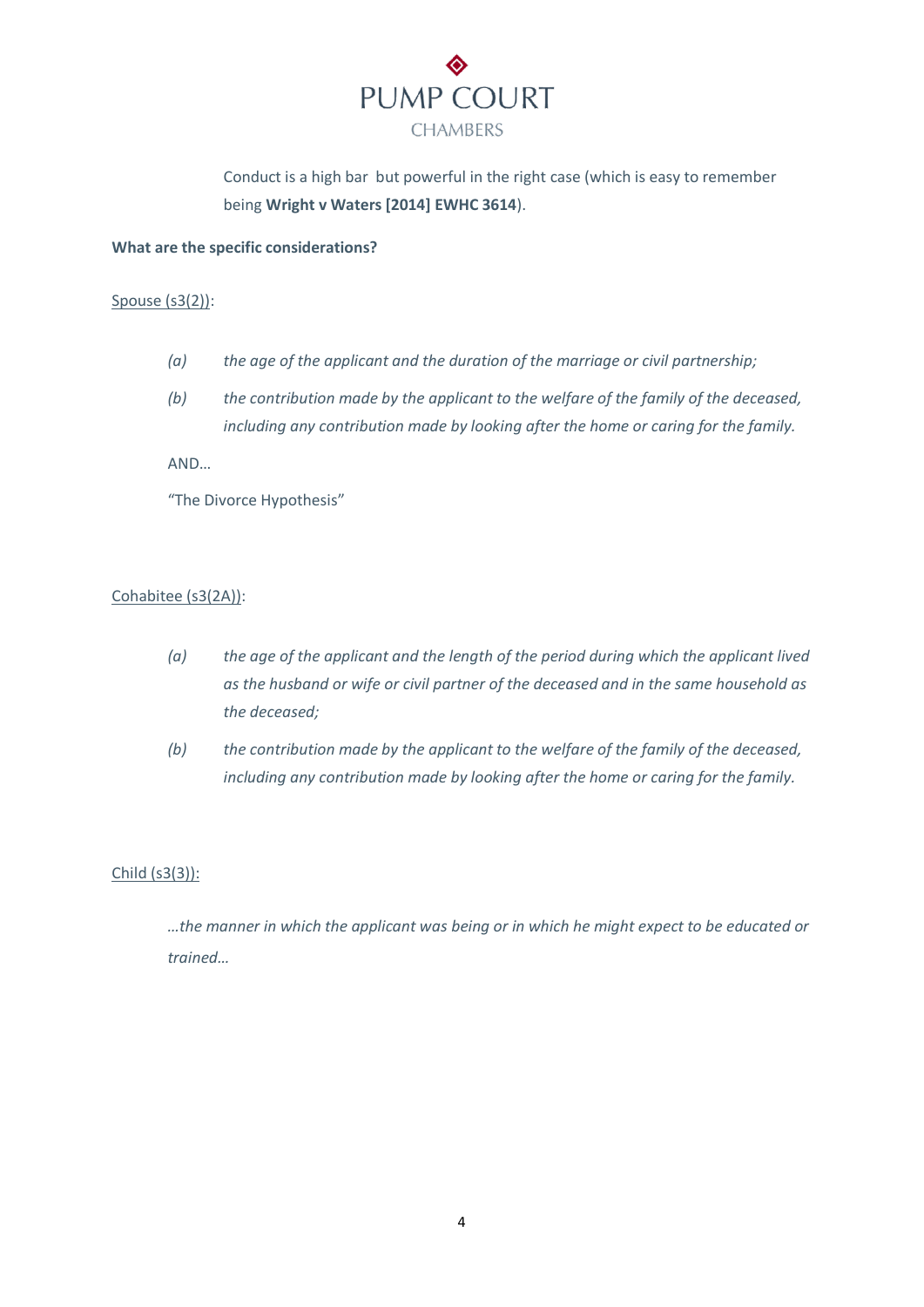

#### What is reasonable provision for a spouse?

#### **P v G, P and P (Family Provision: Relevance of divorce provision) [2006] 1 FLR 431**

*"I am struck by the force of the repeated observations in the decided authorities about the difference between divorce where there are two surviving spouses for whom to make provision and death where there is only one. It seems to be probable that this difference will not infrequently be reflected in greater provision being made under the 1975 Act than would have been made on divorce and that this may legitimately be so even where the estate is a relatively large one as it is here".* 

## **Fielden v Cunliffe [2006] Ch 361 (**1 year marriage) Wall LJ:

*"Caution, however, seems to me necessary when considering the White v White cross check in the context of a case under the 1975 Act. Divorce involves two living spouses, to each of whom the provisions of s.25 of the MCA 1973 apply. In cases under the 1975 Act, a deceased spouse who leaves a widow, is entitled to bequeath his estate to whomsoever he pleases; his only statutory obligation is to make reasonable financial provision for his widow. In such a case, depending upon the value of the estate, the concept of equality may bear little relation to such provision".* 

Also helpful comments re relevance of short marriages.

#### **Iqbal v Ahmed [2011] WTLR 1351, EWCA Civ 900.**

- Small Money case.
- Importance of Matrimonial Home.
- Good illustration of the greater provision under 1975 Act.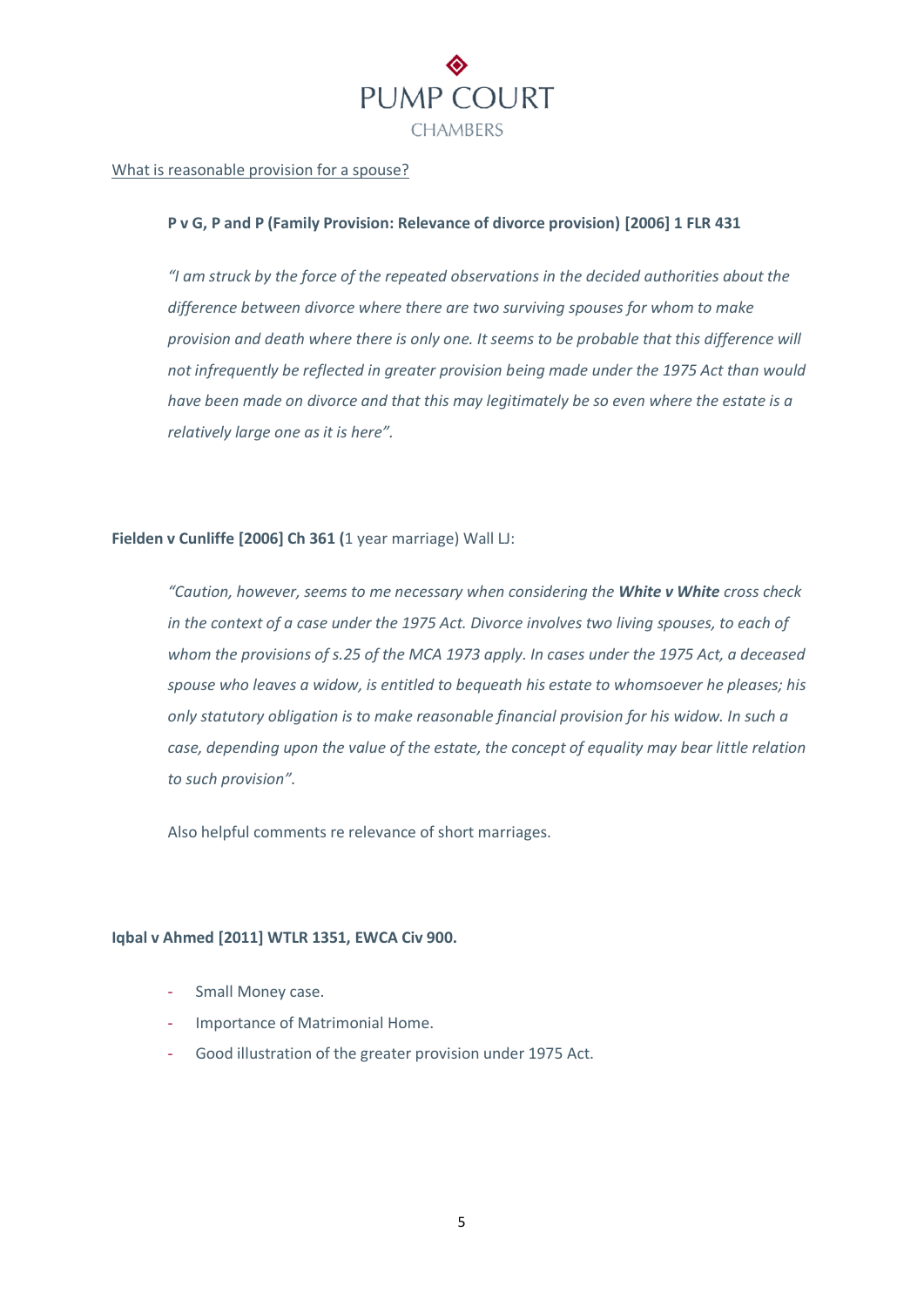

# **Lilleyman v Lilleyman [2012] Ch 225**

- Ringfencing of pre-acquired assets.
- Importance of standard of living.
- Careful application of the 'divorce hypothesis' by a Chancery Judge.
- Burden of CPR Part 36.

# **Berger v Berger [2013] EWCA 1305**

- Life interest with power to advance capital may not be reasonable financial provision.

# What is reasonable provision for a cohabitee?

- **Negus v Bahouse** (supra)
- **Holliday v Musa & others [2010] WTLR 839**
- **Lewis v Warner; Warner v Lewis [2017] EWCA Civ 2182**
- **Martin v Williams [2017] EWHC 491 (Ch)**
- **Thompson v Raggett [2018] EWHC 688 (Ch)**

#### What is reasonable provision for a child?

# **Adults:**

# **Ilott v Blue Cross [2017] UKHL 17**

- Adult children and generally on 'maintenance'.
- Wide margin of discretion/application of value judgment.
- The strength of the Defendant's position.
- Importance of focus in maintenance claims.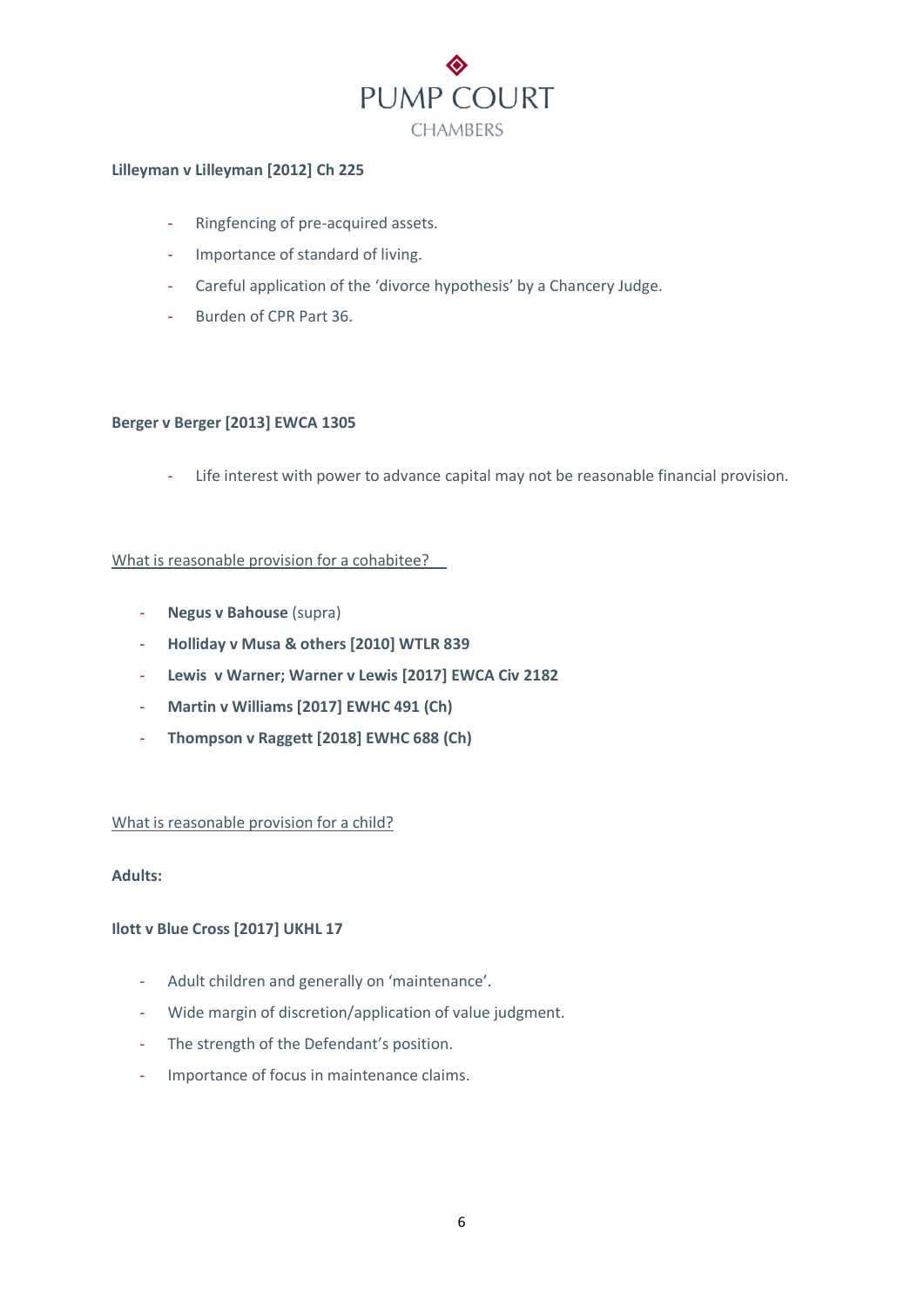

# **The 'tariff' approach?**

- **Nahajec v Fowle (Leeds County Court 18th July 2017)**
- **Wellesley v Wellesley, 8th Earl Cowley & Ors. [2019] EWHC 11 (Ch).**

#### **Minors:**

- **Ubbi & Ubbi v Ubbi [2018] EWHC 1396 (Ch)**

# **Time Limit:**

S.4: "*An application for an order under s.2 of this Act shall not, except with the permission of the court, be made after the end of the period of six months from the date on which representation with respect to the estate of the deceased is first taken out*" – this provision is currently the subject of some uncertainty as a result of the decisions in Bhusate v Patel & Ors. [2019] EWHC 470 (Ch) and Cowan v Foreman & Others [2019] EWHC 349 (Fam) but it is unlikely to be an issue in the context of this evening's seminar.

**Domicile:** (subject of a separate talk but very important).

# **Claim Form:**

# **CPR Parts 8 and 57 set out the key considerations:**

- NB evidence must be filed with the claim form, there is a 'right to reply'.
- Who to add as Defendants?
- Choice of County Court or High Court.
- Choice of Family or Chancery Division, widows' claims usually proceed in Fam.
- Are there other issues that are not suited to Part 8? Constructive Trust or PE?
- Can one avoid duplication of claim forms? Bhusate v Patel & Ors. [2018] EWHC 2362 (Ch)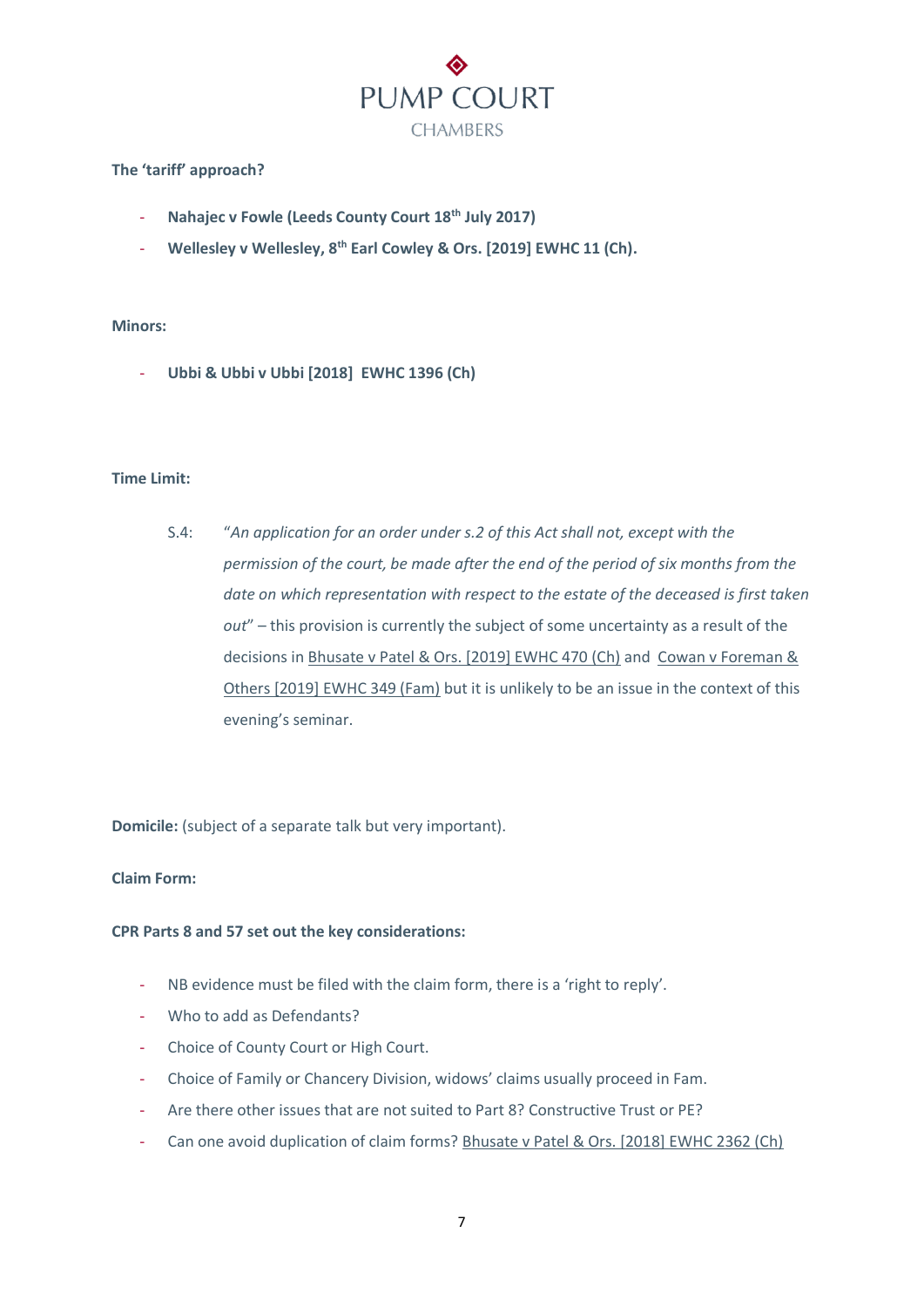

#### **Issue Before Grant:**

**CPR Part 57.16(3A)** specifically enables a claimant to make a claim without having exhibited an official copy of a grant and enables a claimant in such a case to make a claim without naming a defendant and to apply for directions as to the representation of the estate. It will, one would think, be rare that such a course would be necessary or desirable as the beneficiaries will be Defendants in any event.

NB: an order for representation of the estate *in the proceedings* is not the same as a grant.

#### **When Does Time Expire?**

Although by CPR 7.2(1) & (2) the proceedings are started when the court issues the claim form, by the Practice Direction to CPR Part 7 at paragraph 5.1:

"*where the claim form as issued was received in the court office on a date earlier than the date on which it was issued by the court, the claim is "brought" for the purposes of the Limitation Act 1980 and any other relevant statute on that earlier date."* 

# **Pre-Action and Interim Applications**

Early consideration should be given to:

- 1. Registering the claim as a pending land action (unilateral notice or land charge);
- 2. The flip side of this is Williams v Seals 2014 EWHC 3708;
- 3. Seek undertakings that no part(s) of the estate will be distributed until resolution of any claims;
- 4. Apply under CPR part 25 for a freezing injunction;
- 5. Pre-claim disclosure CPR Part 25.1(1)(g);
- 6. Powers under 1975 Act sections 10, 11, 12 and 13 in relation to disposition or contracts made with the intention of defeating claims under the 1975 Act;
- 7. Powers to remove personal representatives (or trustees) (CPR Part 57);
- 8. Power to order an account and inventory.
- 9. Interim Provision but see **Smith v Smith [2011] EWHC 2133**